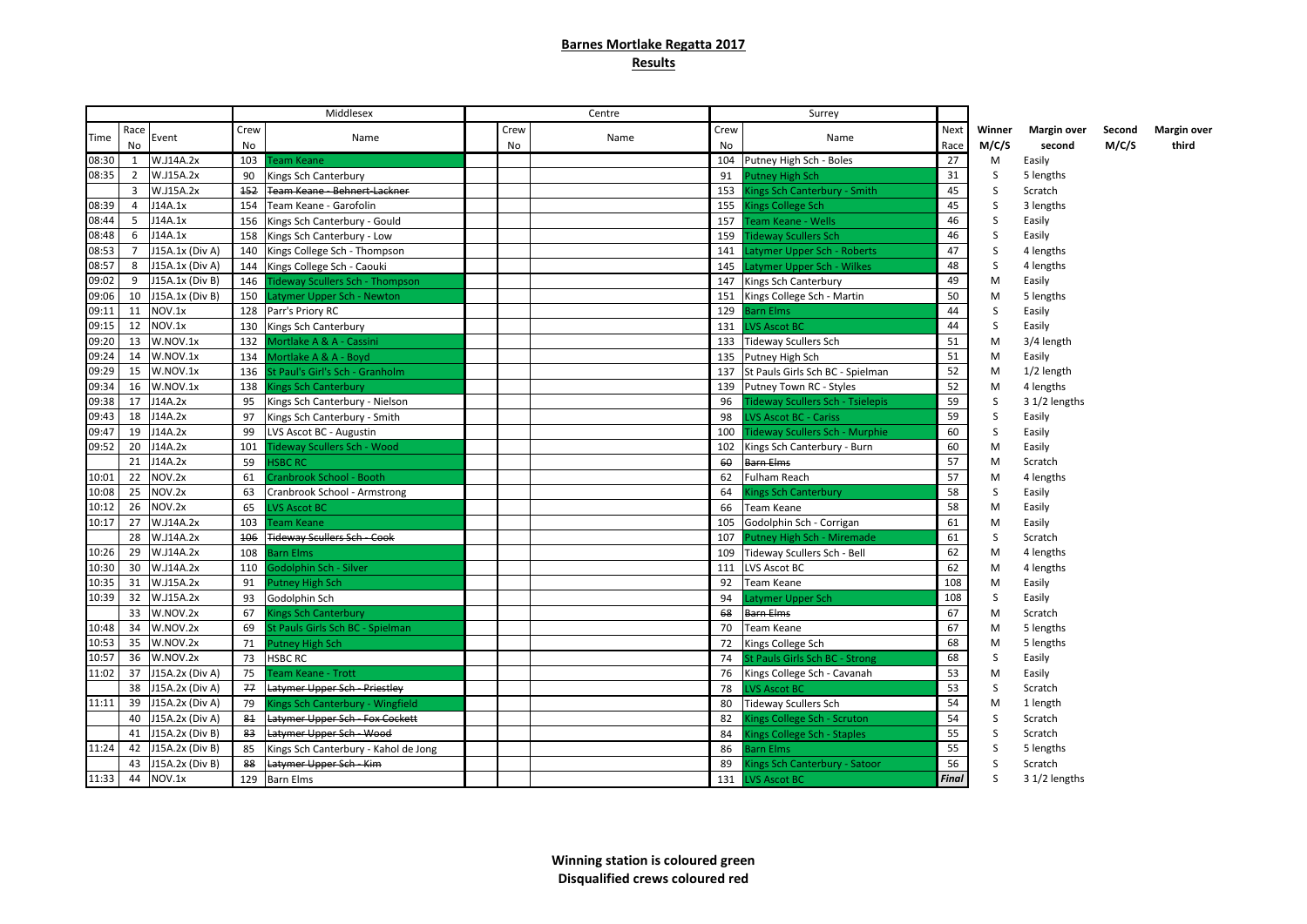## **Barnes Mortlake Regatta 2017 Results**

| Next<br>Crew<br>Crew<br>Crew<br>Race<br>Winner<br><b>Margin over</b><br>Second<br>Name<br>Name<br>Name<br>Time<br>Event<br>M/C/S<br>M/C/S<br><b>No</b><br>No<br><b>No</b><br>No<br>second<br>Race<br>J14A.1x<br>153 Kings Sch Canterbury - Smith<br>155<br><b>Gings College Sch</b><br>98<br>S<br>12:30<br>45<br>3 lengths<br>$\sf S$<br>12:35<br>46<br>J14A.1x<br>157<br>Team Keane - Wells<br>159<br><b>Fideway Scullers Sch</b><br>98<br>3 lengths<br>J15A.1x (Div A)<br>99<br>12:39<br>47<br>141<br>Latymer Upper Sch - Roberts<br>142<br><b>LVS Ascot BC</b><br>M<br>Easily<br>99<br>12:44<br>48<br>J15A.1x (Div A)<br>S<br>143<br>Kings College Sch - Gugelmann<br>145<br>Latymer Upper Sch - Wilkes<br>4 lengths<br>12:48<br>J15A.1x (Div B)<br>100<br>49<br>146<br>M<br><b>Tideway Scullers Sch - Thompson</b><br>148<br>Latymer Upper Sch - Dimond-Brown<br>3 lengths<br>100<br>12:53<br>50<br>J15A.1x (Div B)<br>S<br>149<br>Kings College Sch - Betteley<br>150<br>atymer Upper Sch - Newton<br>5 lengths<br>12:57<br>101<br>S<br>51<br>W.NOV.1x<br>132<br>Mortlake A & A - Cassini<br>134<br>Mortlake A & A - Boyd<br>3 lengths<br>13:02<br>52<br>W.NOV.1x<br>101<br>136 St Paul's Girl's Sch - Granholm<br>138<br>S<br><b>Kings Sch Canterbury</b><br>$11/2$ lengths<br>104<br>53<br>13:06<br>J15A.2x (Div A)<br>75<br>M<br>Team Keane - Trott<br>78<br>LVS Ascot BC<br>Easily<br>104<br>13:11<br>54<br>J15A.2x (Div A)<br>79<br>Kings Sch Canterbury - Wingfield<br>82<br>Kings College Sch - Scruton<br>M<br>3 lengths<br>105<br>13:15<br>55<br>J15A.2x (Div B)<br>S<br>2/3 length<br>Kings College Sch - Staples<br>84<br>86<br><b>Barn Elms</b><br>J15A.2x (Div B)<br>105<br>13:20<br>56<br>87<br><b>Team Keane - Sprackling</b><br>89<br>Kings Sch Canterbury - Satoor<br>M<br>Easily<br>13:24<br>57<br>NOV.2x<br>59<br>106<br><b>ISBC RC</b><br>61<br>Cranbrook School - Booth<br>M<br><b>NRO</b><br>NOV.2x<br>13:29<br>58<br>64<br>Kings Sch Canterbury<br>65<br>VS Ascot BC<br>106<br>S<br>1 length<br>J14A.2x<br>VS Ascot BC - Cariss<br>103<br>$\sf S$<br>13:33<br>59<br>96<br>Tideway Scullers Sch - Tsielepis<br>98<br>5 lengths<br>J14A.2x<br>103<br>13:38<br>60<br>100<br><b>Tideway Scullers Sch - Murphie</b><br>101<br>Tideway Scullers Sch - Wood<br>М<br>5 lengths<br>103<br>107<br>13:42<br>61<br>W.J14A.2x<br>Team Keane<br>107<br>Putney High Sch - Miremade<br>5 lengths<br>М<br>107<br>13:47<br>62<br>W.J14A.2x<br>108<br>Barn Elms<br>Godolphin Sch - Silver<br>5 lengths<br>110<br>м<br>13:51<br>110<br>63<br>W.J15A.4x+<br>S<br>40<br><b>Barn Elms</b><br>41<br>Godolphin Sch<br>11/4 lengths<br>13:56<br>64<br>W.J15A.4x+<br>110<br>S<br>42<br>Kings Sch Canterbury<br>43<br>St Pauls Girls Sch BC<br>5 lengths<br>89<br>14:00<br>65<br>123<br>$\mathsf C$<br>W.IM3.1x<br>125<br>Mortlake A & A - Sacre<br><b>St Pauls Girls Sch BC</b><br>Mortlake A & A - Papavergos<br>5 lengths<br>S<br>124<br>89<br>66<br>W.IM3.1x<br>14:05<br>126<br>Mortlake A & A - Pugh<br>M<br>3/4 length<br>127<br><b>Barnes Bridge Ladies</b><br>102<br>14:09<br>67<br>W.NOV.2x<br>67<br>Kings Sch Canterbury<br>69<br>St Pauls Girls Sch BC - Spielman<br>S<br>2 lengths |              |  |   |     | Surrey |  | Centre |  | Middlesex |  |          |    |  |
|------------------------------------------------------------------------------------------------------------------------------------------------------------------------------------------------------------------------------------------------------------------------------------------------------------------------------------------------------------------------------------------------------------------------------------------------------------------------------------------------------------------------------------------------------------------------------------------------------------------------------------------------------------------------------------------------------------------------------------------------------------------------------------------------------------------------------------------------------------------------------------------------------------------------------------------------------------------------------------------------------------------------------------------------------------------------------------------------------------------------------------------------------------------------------------------------------------------------------------------------------------------------------------------------------------------------------------------------------------------------------------------------------------------------------------------------------------------------------------------------------------------------------------------------------------------------------------------------------------------------------------------------------------------------------------------------------------------------------------------------------------------------------------------------------------------------------------------------------------------------------------------------------------------------------------------------------------------------------------------------------------------------------------------------------------------------------------------------------------------------------------------------------------------------------------------------------------------------------------------------------------------------------------------------------------------------------------------------------------------------------------------------------------------------------------------------------------------------------------------------------------------------------------------------------------------------------------------------------------------------------------------------------------------------------------------------------------------------------------------------------------------------------------------------------------------------------------------------------------------------------------------------------------------------------------------------------------------------------------------------------------------------------------------------------------------------------------------------------------------------------------------------------------------------------------------------|--------------|--|---|-----|--------|--|--------|--|-----------|--|----------|----|--|
|                                                                                                                                                                                                                                                                                                                                                                                                                                                                                                                                                                                                                                                                                                                                                                                                                                                                                                                                                                                                                                                                                                                                                                                                                                                                                                                                                                                                                                                                                                                                                                                                                                                                                                                                                                                                                                                                                                                                                                                                                                                                                                                                                                                                                                                                                                                                                                                                                                                                                                                                                                                                                                                                                                                                                                                                                                                                                                                                                                                                                                                                                                                                                                                                | Margin over  |  |   |     |        |  |        |  |           |  |          |    |  |
|                                                                                                                                                                                                                                                                                                                                                                                                                                                                                                                                                                                                                                                                                                                                                                                                                                                                                                                                                                                                                                                                                                                                                                                                                                                                                                                                                                                                                                                                                                                                                                                                                                                                                                                                                                                                                                                                                                                                                                                                                                                                                                                                                                                                                                                                                                                                                                                                                                                                                                                                                                                                                                                                                                                                                                                                                                                                                                                                                                                                                                                                                                                                                                                                | third        |  |   |     |        |  |        |  |           |  |          |    |  |
|                                                                                                                                                                                                                                                                                                                                                                                                                                                                                                                                                                                                                                                                                                                                                                                                                                                                                                                                                                                                                                                                                                                                                                                                                                                                                                                                                                                                                                                                                                                                                                                                                                                                                                                                                                                                                                                                                                                                                                                                                                                                                                                                                                                                                                                                                                                                                                                                                                                                                                                                                                                                                                                                                                                                                                                                                                                                                                                                                                                                                                                                                                                                                                                                |              |  |   |     |        |  |        |  |           |  |          |    |  |
|                                                                                                                                                                                                                                                                                                                                                                                                                                                                                                                                                                                                                                                                                                                                                                                                                                                                                                                                                                                                                                                                                                                                                                                                                                                                                                                                                                                                                                                                                                                                                                                                                                                                                                                                                                                                                                                                                                                                                                                                                                                                                                                                                                                                                                                                                                                                                                                                                                                                                                                                                                                                                                                                                                                                                                                                                                                                                                                                                                                                                                                                                                                                                                                                |              |  |   |     |        |  |        |  |           |  |          |    |  |
|                                                                                                                                                                                                                                                                                                                                                                                                                                                                                                                                                                                                                                                                                                                                                                                                                                                                                                                                                                                                                                                                                                                                                                                                                                                                                                                                                                                                                                                                                                                                                                                                                                                                                                                                                                                                                                                                                                                                                                                                                                                                                                                                                                                                                                                                                                                                                                                                                                                                                                                                                                                                                                                                                                                                                                                                                                                                                                                                                                                                                                                                                                                                                                                                |              |  |   |     |        |  |        |  |           |  |          |    |  |
|                                                                                                                                                                                                                                                                                                                                                                                                                                                                                                                                                                                                                                                                                                                                                                                                                                                                                                                                                                                                                                                                                                                                                                                                                                                                                                                                                                                                                                                                                                                                                                                                                                                                                                                                                                                                                                                                                                                                                                                                                                                                                                                                                                                                                                                                                                                                                                                                                                                                                                                                                                                                                                                                                                                                                                                                                                                                                                                                                                                                                                                                                                                                                                                                |              |  |   |     |        |  |        |  |           |  |          |    |  |
|                                                                                                                                                                                                                                                                                                                                                                                                                                                                                                                                                                                                                                                                                                                                                                                                                                                                                                                                                                                                                                                                                                                                                                                                                                                                                                                                                                                                                                                                                                                                                                                                                                                                                                                                                                                                                                                                                                                                                                                                                                                                                                                                                                                                                                                                                                                                                                                                                                                                                                                                                                                                                                                                                                                                                                                                                                                                                                                                                                                                                                                                                                                                                                                                |              |  |   |     |        |  |        |  |           |  |          |    |  |
|                                                                                                                                                                                                                                                                                                                                                                                                                                                                                                                                                                                                                                                                                                                                                                                                                                                                                                                                                                                                                                                                                                                                                                                                                                                                                                                                                                                                                                                                                                                                                                                                                                                                                                                                                                                                                                                                                                                                                                                                                                                                                                                                                                                                                                                                                                                                                                                                                                                                                                                                                                                                                                                                                                                                                                                                                                                                                                                                                                                                                                                                                                                                                                                                |              |  |   |     |        |  |        |  |           |  |          |    |  |
|                                                                                                                                                                                                                                                                                                                                                                                                                                                                                                                                                                                                                                                                                                                                                                                                                                                                                                                                                                                                                                                                                                                                                                                                                                                                                                                                                                                                                                                                                                                                                                                                                                                                                                                                                                                                                                                                                                                                                                                                                                                                                                                                                                                                                                                                                                                                                                                                                                                                                                                                                                                                                                                                                                                                                                                                                                                                                                                                                                                                                                                                                                                                                                                                |              |  |   |     |        |  |        |  |           |  |          |    |  |
|                                                                                                                                                                                                                                                                                                                                                                                                                                                                                                                                                                                                                                                                                                                                                                                                                                                                                                                                                                                                                                                                                                                                                                                                                                                                                                                                                                                                                                                                                                                                                                                                                                                                                                                                                                                                                                                                                                                                                                                                                                                                                                                                                                                                                                                                                                                                                                                                                                                                                                                                                                                                                                                                                                                                                                                                                                                                                                                                                                                                                                                                                                                                                                                                |              |  |   |     |        |  |        |  |           |  |          |    |  |
|                                                                                                                                                                                                                                                                                                                                                                                                                                                                                                                                                                                                                                                                                                                                                                                                                                                                                                                                                                                                                                                                                                                                                                                                                                                                                                                                                                                                                                                                                                                                                                                                                                                                                                                                                                                                                                                                                                                                                                                                                                                                                                                                                                                                                                                                                                                                                                                                                                                                                                                                                                                                                                                                                                                                                                                                                                                                                                                                                                                                                                                                                                                                                                                                |              |  |   |     |        |  |        |  |           |  |          |    |  |
|                                                                                                                                                                                                                                                                                                                                                                                                                                                                                                                                                                                                                                                                                                                                                                                                                                                                                                                                                                                                                                                                                                                                                                                                                                                                                                                                                                                                                                                                                                                                                                                                                                                                                                                                                                                                                                                                                                                                                                                                                                                                                                                                                                                                                                                                                                                                                                                                                                                                                                                                                                                                                                                                                                                                                                                                                                                                                                                                                                                                                                                                                                                                                                                                |              |  |   |     |        |  |        |  |           |  |          |    |  |
|                                                                                                                                                                                                                                                                                                                                                                                                                                                                                                                                                                                                                                                                                                                                                                                                                                                                                                                                                                                                                                                                                                                                                                                                                                                                                                                                                                                                                                                                                                                                                                                                                                                                                                                                                                                                                                                                                                                                                                                                                                                                                                                                                                                                                                                                                                                                                                                                                                                                                                                                                                                                                                                                                                                                                                                                                                                                                                                                                                                                                                                                                                                                                                                                |              |  |   |     |        |  |        |  |           |  |          |    |  |
|                                                                                                                                                                                                                                                                                                                                                                                                                                                                                                                                                                                                                                                                                                                                                                                                                                                                                                                                                                                                                                                                                                                                                                                                                                                                                                                                                                                                                                                                                                                                                                                                                                                                                                                                                                                                                                                                                                                                                                                                                                                                                                                                                                                                                                                                                                                                                                                                                                                                                                                                                                                                                                                                                                                                                                                                                                                                                                                                                                                                                                                                                                                                                                                                |              |  |   |     |        |  |        |  |           |  |          |    |  |
|                                                                                                                                                                                                                                                                                                                                                                                                                                                                                                                                                                                                                                                                                                                                                                                                                                                                                                                                                                                                                                                                                                                                                                                                                                                                                                                                                                                                                                                                                                                                                                                                                                                                                                                                                                                                                                                                                                                                                                                                                                                                                                                                                                                                                                                                                                                                                                                                                                                                                                                                                                                                                                                                                                                                                                                                                                                                                                                                                                                                                                                                                                                                                                                                |              |  |   |     |        |  |        |  |           |  |          |    |  |
|                                                                                                                                                                                                                                                                                                                                                                                                                                                                                                                                                                                                                                                                                                                                                                                                                                                                                                                                                                                                                                                                                                                                                                                                                                                                                                                                                                                                                                                                                                                                                                                                                                                                                                                                                                                                                                                                                                                                                                                                                                                                                                                                                                                                                                                                                                                                                                                                                                                                                                                                                                                                                                                                                                                                                                                                                                                                                                                                                                                                                                                                                                                                                                                                |              |  |   |     |        |  |        |  |           |  |          |    |  |
|                                                                                                                                                                                                                                                                                                                                                                                                                                                                                                                                                                                                                                                                                                                                                                                                                                                                                                                                                                                                                                                                                                                                                                                                                                                                                                                                                                                                                                                                                                                                                                                                                                                                                                                                                                                                                                                                                                                                                                                                                                                                                                                                                                                                                                                                                                                                                                                                                                                                                                                                                                                                                                                                                                                                                                                                                                                                                                                                                                                                                                                                                                                                                                                                |              |  |   |     |        |  |        |  |           |  |          |    |  |
|                                                                                                                                                                                                                                                                                                                                                                                                                                                                                                                                                                                                                                                                                                                                                                                                                                                                                                                                                                                                                                                                                                                                                                                                                                                                                                                                                                                                                                                                                                                                                                                                                                                                                                                                                                                                                                                                                                                                                                                                                                                                                                                                                                                                                                                                                                                                                                                                                                                                                                                                                                                                                                                                                                                                                                                                                                                                                                                                                                                                                                                                                                                                                                                                |              |  |   |     |        |  |        |  |           |  |          |    |  |
|                                                                                                                                                                                                                                                                                                                                                                                                                                                                                                                                                                                                                                                                                                                                                                                                                                                                                                                                                                                                                                                                                                                                                                                                                                                                                                                                                                                                                                                                                                                                                                                                                                                                                                                                                                                                                                                                                                                                                                                                                                                                                                                                                                                                                                                                                                                                                                                                                                                                                                                                                                                                                                                                                                                                                                                                                                                                                                                                                                                                                                                                                                                                                                                                |              |  |   |     |        |  |        |  |           |  |          |    |  |
|                                                                                                                                                                                                                                                                                                                                                                                                                                                                                                                                                                                                                                                                                                                                                                                                                                                                                                                                                                                                                                                                                                                                                                                                                                                                                                                                                                                                                                                                                                                                                                                                                                                                                                                                                                                                                                                                                                                                                                                                                                                                                                                                                                                                                                                                                                                                                                                                                                                                                                                                                                                                                                                                                                                                                                                                                                                                                                                                                                                                                                                                                                                                                                                                |              |  |   |     |        |  |        |  |           |  |          |    |  |
|                                                                                                                                                                                                                                                                                                                                                                                                                                                                                                                                                                                                                                                                                                                                                                                                                                                                                                                                                                                                                                                                                                                                                                                                                                                                                                                                                                                                                                                                                                                                                                                                                                                                                                                                                                                                                                                                                                                                                                                                                                                                                                                                                                                                                                                                                                                                                                                                                                                                                                                                                                                                                                                                                                                                                                                                                                                                                                                                                                                                                                                                                                                                                                                                |              |  |   |     |        |  |        |  |           |  |          |    |  |
|                                                                                                                                                                                                                                                                                                                                                                                                                                                                                                                                                                                                                                                                                                                                                                                                                                                                                                                                                                                                                                                                                                                                                                                                                                                                                                                                                                                                                                                                                                                                                                                                                                                                                                                                                                                                                                                                                                                                                                                                                                                                                                                                                                                                                                                                                                                                                                                                                                                                                                                                                                                                                                                                                                                                                                                                                                                                                                                                                                                                                                                                                                                                                                                                |              |  |   |     |        |  |        |  |           |  |          |    |  |
|                                                                                                                                                                                                                                                                                                                                                                                                                                                                                                                                                                                                                                                                                                                                                                                                                                                                                                                                                                                                                                                                                                                                                                                                                                                                                                                                                                                                                                                                                                                                                                                                                                                                                                                                                                                                                                                                                                                                                                                                                                                                                                                                                                                                                                                                                                                                                                                                                                                                                                                                                                                                                                                                                                                                                                                                                                                                                                                                                                                                                                                                                                                                                                                                | <b>NRO</b>   |  |   |     |        |  |        |  |           |  |          |    |  |
|                                                                                                                                                                                                                                                                                                                                                                                                                                                                                                                                                                                                                                                                                                                                                                                                                                                                                                                                                                                                                                                                                                                                                                                                                                                                                                                                                                                                                                                                                                                                                                                                                                                                                                                                                                                                                                                                                                                                                                                                                                                                                                                                                                                                                                                                                                                                                                                                                                                                                                                                                                                                                                                                                                                                                                                                                                                                                                                                                                                                                                                                                                                                                                                                |              |  |   |     |        |  |        |  |           |  |          |    |  |
|                                                                                                                                                                                                                                                                                                                                                                                                                                                                                                                                                                                                                                                                                                                                                                                                                                                                                                                                                                                                                                                                                                                                                                                                                                                                                                                                                                                                                                                                                                                                                                                                                                                                                                                                                                                                                                                                                                                                                                                                                                                                                                                                                                                                                                                                                                                                                                                                                                                                                                                                                                                                                                                                                                                                                                                                                                                                                                                                                                                                                                                                                                                                                                                                |              |  |   |     |        |  |        |  |           |  |          |    |  |
|                                                                                                                                                                                                                                                                                                                                                                                                                                                                                                                                                                                                                                                                                                                                                                                                                                                                                                                                                                                                                                                                                                                                                                                                                                                                                                                                                                                                                                                                                                                                                                                                                                                                                                                                                                                                                                                                                                                                                                                                                                                                                                                                                                                                                                                                                                                                                                                                                                                                                                                                                                                                                                                                                                                                                                                                                                                                                                                                                                                                                                                                                                                                                                                                |              |  | S | 102 |        |  |        |  |           |  | W.NOV.2x | 68 |  |
| 14:14<br>71<br>Putney High Sch<br>74<br>St Pauls Girls Sch BC - Strong<br>5 lengths                                                                                                                                                                                                                                                                                                                                                                                                                                                                                                                                                                                                                                                                                                                                                                                                                                                                                                                                                                                                                                                                                                                                                                                                                                                                                                                                                                                                                                                                                                                                                                                                                                                                                                                                                                                                                                                                                                                                                                                                                                                                                                                                                                                                                                                                                                                                                                                                                                                                                                                                                                                                                                                                                                                                                                                                                                                                                                                                                                                                                                                                                                            |              |  |   |     |        |  |        |  |           |  |          |    |  |
| 14:20<br>70<br>IM3.1x<br>88<br>116<br>C<br>Quintin BC - O'Brien<br>117<br>118<br>Kings College Sch - Winchester<br>3 lengths<br>S<br><b>Feam Keane - Mummery</b>                                                                                                                                                                                                                                                                                                                                                                                                                                                                                                                                                                                                                                                                                                                                                                                                                                                                                                                                                                                                                                                                                                                                                                                                                                                                                                                                                                                                                                                                                                                                                                                                                                                                                                                                                                                                                                                                                                                                                                                                                                                                                                                                                                                                                                                                                                                                                                                                                                                                                                                                                                                                                                                                                                                                                                                                                                                                                                                                                                                                                               | 5 lengths    |  |   |     |        |  |        |  |           |  |          |    |  |
| 88<br>14:24<br>71<br>IM3.1x<br>119<br>Team Keane - Wiggins<br>Thames Tradesmen - Dodd<br>M<br>11/2 lengths<br>120                                                                                                                                                                                                                                                                                                                                                                                                                                                                                                                                                                                                                                                                                                                                                                                                                                                                                                                                                                                                                                                                                                                                                                                                                                                                                                                                                                                                                                                                                                                                                                                                                                                                                                                                                                                                                                                                                                                                                                                                                                                                                                                                                                                                                                                                                                                                                                                                                                                                                                                                                                                                                                                                                                                                                                                                                                                                                                                                                                                                                                                                              |              |  |   |     |        |  |        |  |           |  |          |    |  |
| 88<br>72<br>IM3.1x<br><b>Cygnet RC - French</b><br>14:28<br>121<br>122<br>Quintin BC - Medlicott<br>M<br>11/2 lengths                                                                                                                                                                                                                                                                                                                                                                                                                                                                                                                                                                                                                                                                                                                                                                                                                                                                                                                                                                                                                                                                                                                                                                                                                                                                                                                                                                                                                                                                                                                                                                                                                                                                                                                                                                                                                                                                                                                                                                                                                                                                                                                                                                                                                                                                                                                                                                                                                                                                                                                                                                                                                                                                                                                                                                                                                                                                                                                                                                                                                                                                          |              |  |   |     |        |  |        |  |           |  |          |    |  |
| 93<br>14:32<br>73<br>J14A.4x+<br>44<br><b>Team Keane</b><br>King's Canterbury - Crawley<br>46<br><b>VS Ascot BC</b><br>S<br>1/2 length<br>45<br>C                                                                                                                                                                                                                                                                                                                                                                                                                                                                                                                                                                                                                                                                                                                                                                                                                                                                                                                                                                                                                                                                                                                                                                                                                                                                                                                                                                                                                                                                                                                                                                                                                                                                                                                                                                                                                                                                                                                                                                                                                                                                                                                                                                                                                                                                                                                                                                                                                                                                                                                                                                                                                                                                                                                                                                                                                                                                                                                                                                                                                                              | 5 lengths    |  |   |     |        |  |        |  |           |  |          |    |  |
| 93<br>74<br>J14A.4x+<br>47<br>King's Canterbury - Gould<br>48<br>S<br>14:36<br><b>Kings College Sch - Keller</b><br>5 lengths                                                                                                                                                                                                                                                                                                                                                                                                                                                                                                                                                                                                                                                                                                                                                                                                                                                                                                                                                                                                                                                                                                                                                                                                                                                                                                                                                                                                                                                                                                                                                                                                                                                                                                                                                                                                                                                                                                                                                                                                                                                                                                                                                                                                                                                                                                                                                                                                                                                                                                                                                                                                                                                                                                                                                                                                                                                                                                                                                                                                                                                                  |              |  |   |     |        |  |        |  |           |  |          |    |  |
| 75<br>49<br>Kings College Sch - Hyatt<br>50<br>93<br>14:41<br>J14A.4x+<br><b>Fideway Scullers Sch</b><br>S<br>5 lengths                                                                                                                                                                                                                                                                                                                                                                                                                                                                                                                                                                                                                                                                                                                                                                                                                                                                                                                                                                                                                                                                                                                                                                                                                                                                                                                                                                                                                                                                                                                                                                                                                                                                                                                                                                                                                                                                                                                                                                                                                                                                                                                                                                                                                                                                                                                                                                                                                                                                                                                                                                                                                                                                                                                                                                                                                                                                                                                                                                                                                                                                        |              |  |   |     |        |  |        |  |           |  |          |    |  |
| 76<br>NOV.4+<br>21<br>90<br>$\mathsf C$<br>14:45<br>Eastbourne College<br><b>LVS Ascot BC</b><br>23<br>22<br>Cygnet - Hustad<br>1 length<br>М                                                                                                                                                                                                                                                                                                                                                                                                                                                                                                                                                                                                                                                                                                                                                                                                                                                                                                                                                                                                                                                                                                                                                                                                                                                                                                                                                                                                                                                                                                                                                                                                                                                                                                                                                                                                                                                                                                                                                                                                                                                                                                                                                                                                                                                                                                                                                                                                                                                                                                                                                                                                                                                                                                                                                                                                                                                                                                                                                                                                                                                  | 5 lengths    |  |   |     |        |  |        |  |           |  |          |    |  |
| 90<br>14:50<br>77<br>NOV.4+<br>24<br>25<br>Parr's Priory RC<br><b>Cygnet - Sears</b><br>M<br>2 lengths                                                                                                                                                                                                                                                                                                                                                                                                                                                                                                                                                                                                                                                                                                                                                                                                                                                                                                                                                                                                                                                                                                                                                                                                                                                                                                                                                                                                                                                                                                                                                                                                                                                                                                                                                                                                                                                                                                                                                                                                                                                                                                                                                                                                                                                                                                                                                                                                                                                                                                                                                                                                                                                                                                                                                                                                                                                                                                                                                                                                                                                                                         |              |  |   |     |        |  |        |  |           |  |          |    |  |
| 112<br>14:54<br>78<br>$W.IM3.4+$<br>17<br>HSBC RC<br>M<br><b>Team Keane</b><br>18<br>Canvas                                                                                                                                                                                                                                                                                                                                                                                                                                                                                                                                                                                                                                                                                                                                                                                                                                                                                                                                                                                                                                                                                                                                                                                                                                                                                                                                                                                                                                                                                                                                                                                                                                                                                                                                                                                                                                                                                                                                                                                                                                                                                                                                                                                                                                                                                                                                                                                                                                                                                                                                                                                                                                                                                                                                                                                                                                                                                                                                                                                                                                                                                                    |              |  |   |     |        |  |        |  |           |  |          |    |  |
| 112<br>14:59<br>79<br>$W.IM3.4+$<br>19<br>Royal Vet Coll BC<br>20<br><b>Barnes Bridge Ladies</b><br>M<br>5 lengths                                                                                                                                                                                                                                                                                                                                                                                                                                                                                                                                                                                                                                                                                                                                                                                                                                                                                                                                                                                                                                                                                                                                                                                                                                                                                                                                                                                                                                                                                                                                                                                                                                                                                                                                                                                                                                                                                                                                                                                                                                                                                                                                                                                                                                                                                                                                                                                                                                                                                                                                                                                                                                                                                                                                                                                                                                                                                                                                                                                                                                                                             |              |  |   |     |        |  |        |  |           |  |          |    |  |
| $IM2.8+$<br>15:03<br>80<br><b>Quintin BC</b><br>Kings College Sch/TEI<br>Final<br>$\mathbf{1}$<br><b>Kings College Sch</b><br>$\overline{2}$<br>3<br>M<br>3/4 length<br>S                                                                                                                                                                                                                                                                                                                                                                                                                                                                                                                                                                                                                                                                                                                                                                                                                                                                                                                                                                                                                                                                                                                                                                                                                                                                                                                                                                                                                                                                                                                                                                                                                                                                                                                                                                                                                                                                                                                                                                                                                                                                                                                                                                                                                                                                                                                                                                                                                                                                                                                                                                                                                                                                                                                                                                                                                                                                                                                                                                                                                      | Canvas       |  |   |     |        |  |        |  |           |  |          |    |  |
| J15A.4x+<br>94<br>15:08<br>81<br>33<br>Whitgift Sch BC<br>35<br><b>Fideway Scullers Sch</b><br>M<br>34<br>Team Keane - Castedo<br>S<br>5 lengths                                                                                                                                                                                                                                                                                                                                                                                                                                                                                                                                                                                                                                                                                                                                                                                                                                                                                                                                                                                                                                                                                                                                                                                                                                                                                                                                                                                                                                                                                                                                                                                                                                                                                                                                                                                                                                                                                                                                                                                                                                                                                                                                                                                                                                                                                                                                                                                                                                                                                                                                                                                                                                                                                                                                                                                                                                                                                                                                                                                                                                               | 1 length     |  |   |     |        |  |        |  |           |  |          |    |  |
| 15:12<br>$J15A.4x+$<br>94<br>82<br>36<br>Kings College Sch<br>M<br>3 1/2 lengths<br><b>Kings Sch Canterbury</b><br>37                                                                                                                                                                                                                                                                                                                                                                                                                                                                                                                                                                                                                                                                                                                                                                                                                                                                                                                                                                                                                                                                                                                                                                                                                                                                                                                                                                                                                                                                                                                                                                                                                                                                                                                                                                                                                                                                                                                                                                                                                                                                                                                                                                                                                                                                                                                                                                                                                                                                                                                                                                                                                                                                                                                                                                                                                                                                                                                                                                                                                                                                          |              |  |   |     |        |  |        |  |           |  |          |    |  |
| 15:17<br>$J15A.4x+$<br>94<br>S<br>83<br>38<br>39<br>Bewl Bridge<br>3 lengths<br>Team Keane - Cornes                                                                                                                                                                                                                                                                                                                                                                                                                                                                                                                                                                                                                                                                                                                                                                                                                                                                                                                                                                                                                                                                                                                                                                                                                                                                                                                                                                                                                                                                                                                                                                                                                                                                                                                                                                                                                                                                                                                                                                                                                                                                                                                                                                                                                                                                                                                                                                                                                                                                                                                                                                                                                                                                                                                                                                                                                                                                                                                                                                                                                                                                                            |              |  |   |     |        |  |        |  |           |  |          |    |  |
| 95<br>$\sf S$<br>15:21<br>84<br>W.J14A.4x+<br>51<br>Godolphin Sch - Wilson<br>Putney High Sch - Pearce-Higgins<br>53<br><b>Fideway Scullers Sch</b><br>5 lengths<br>52<br>м                                                                                                                                                                                                                                                                                                                                                                                                                                                                                                                                                                                                                                                                                                                                                                                                                                                                                                                                                                                                                                                                                                                                                                                                                                                                                                                                                                                                                                                                                                                                                                                                                                                                                                                                                                                                                                                                                                                                                                                                                                                                                                                                                                                                                                                                                                                                                                                                                                                                                                                                                                                                                                                                                                                                                                                                                                                                                                                                                                                                                    | 11/2 lengths |  |   |     |        |  |        |  |           |  |          |    |  |
| 95<br>15:26<br>85<br>W.J14A.4x+<br>54<br>55<br>Team Keane - Price<br>56<br>М<br><b>Putney High Sch - Beeching</b><br>Kings Sch Canterbury<br>5 lengths<br>C                                                                                                                                                                                                                                                                                                                                                                                                                                                                                                                                                                                                                                                                                                                                                                                                                                                                                                                                                                                                                                                                                                                                                                                                                                                                                                                                                                                                                                                                                                                                                                                                                                                                                                                                                                                                                                                                                                                                                                                                                                                                                                                                                                                                                                                                                                                                                                                                                                                                                                                                                                                                                                                                                                                                                                                                                                                                                                                                                                                                                                    | 5 lengths    |  |   |     |        |  |        |  |           |  |          |    |  |
| 95<br>15:30<br>86<br>W.J14A.4x+<br>57<br>58<br>Godolphin Sch - Silver<br><b>Team Keane - Cornelius</b><br>М<br>5 lengths                                                                                                                                                                                                                                                                                                                                                                                                                                                                                                                                                                                                                                                                                                                                                                                                                                                                                                                                                                                                                                                                                                                                                                                                                                                                                                                                                                                                                                                                                                                                                                                                                                                                                                                                                                                                                                                                                                                                                                                                                                                                                                                                                                                                                                                                                                                                                                                                                                                                                                                                                                                                                                                                                                                                                                                                                                                                                                                                                                                                                                                                       |              |  |   |     |        |  |        |  |           |  |          |    |  |
| <b>Final</b><br>15:35<br>87<br>W.NOV.4x+<br>30<br>$\mathsf{C}$<br><b>Team Keane</b><br>31<br>32<br>Cranbrook Sch<br>Putney High Sch<br>5 lengths<br>м                                                                                                                                                                                                                                                                                                                                                                                                                                                                                                                                                                                                                                                                                                                                                                                                                                                                                                                                                                                                                                                                                                                                                                                                                                                                                                                                                                                                                                                                                                                                                                                                                                                                                                                                                                                                                                                                                                                                                                                                                                                                                                                                                                                                                                                                                                                                                                                                                                                                                                                                                                                                                                                                                                                                                                                                                                                                                                                                                                                                                                          | 5 lengths    |  |   |     |        |  |        |  |           |  |          |    |  |
| 15:39<br>88<br>IM3.1x<br>117<br>121<br><b>Final</b><br>Feam Keane - Mummery<br>71<br>119<br>Team Keane - Wiggins<br>Cygnet RC - French<br>S<br>M<br>2 1/2 lengths                                                                                                                                                                                                                                                                                                                                                                                                                                                                                                                                                                                                                                                                                                                                                                                                                                                                                                                                                                                                                                                                                                                                                                                                                                                                                                                                                                                                                                                                                                                                                                                                                                                                                                                                                                                                                                                                                                                                                                                                                                                                                                                                                                                                                                                                                                                                                                                                                                                                                                                                                                                                                                                                                                                                                                                                                                                                                                                                                                                                                              | 2 lengths    |  |   |     |        |  |        |  |           |  |          |    |  |
| 15:42<br>89<br>W.IM3.1x<br>124<br>126<br><b>Final</b><br>M<br>St Pauls Girls Sch BC<br>Mortlake A & A - Pugh<br>5 lengths                                                                                                                                                                                                                                                                                                                                                                                                                                                                                                                                                                                                                                                                                                                                                                                                                                                                                                                                                                                                                                                                                                                                                                                                                                                                                                                                                                                                                                                                                                                                                                                                                                                                                                                                                                                                                                                                                                                                                                                                                                                                                                                                                                                                                                                                                                                                                                                                                                                                                                                                                                                                                                                                                                                                                                                                                                                                                                                                                                                                                                                                      |              |  |   |     |        |  |        |  |           |  |          |    |  |
| 15:44<br>90<br>NOV.4+<br>22<br><b>Final</b><br>S<br>LVS Ascot BC<br>24<br>1 length<br><b>Cygnet - Sears</b>                                                                                                                                                                                                                                                                                                                                                                                                                                                                                                                                                                                                                                                                                                                                                                                                                                                                                                                                                                                                                                                                                                                                                                                                                                                                                                                                                                                                                                                                                                                                                                                                                                                                                                                                                                                                                                                                                                                                                                                                                                                                                                                                                                                                                                                                                                                                                                                                                                                                                                                                                                                                                                                                                                                                                                                                                                                                                                                                                                                                                                                                                    |              |  |   |     |        |  |        |  |           |  |          |    |  |

**Winning station is coloured green Disqualified crews coloured red**